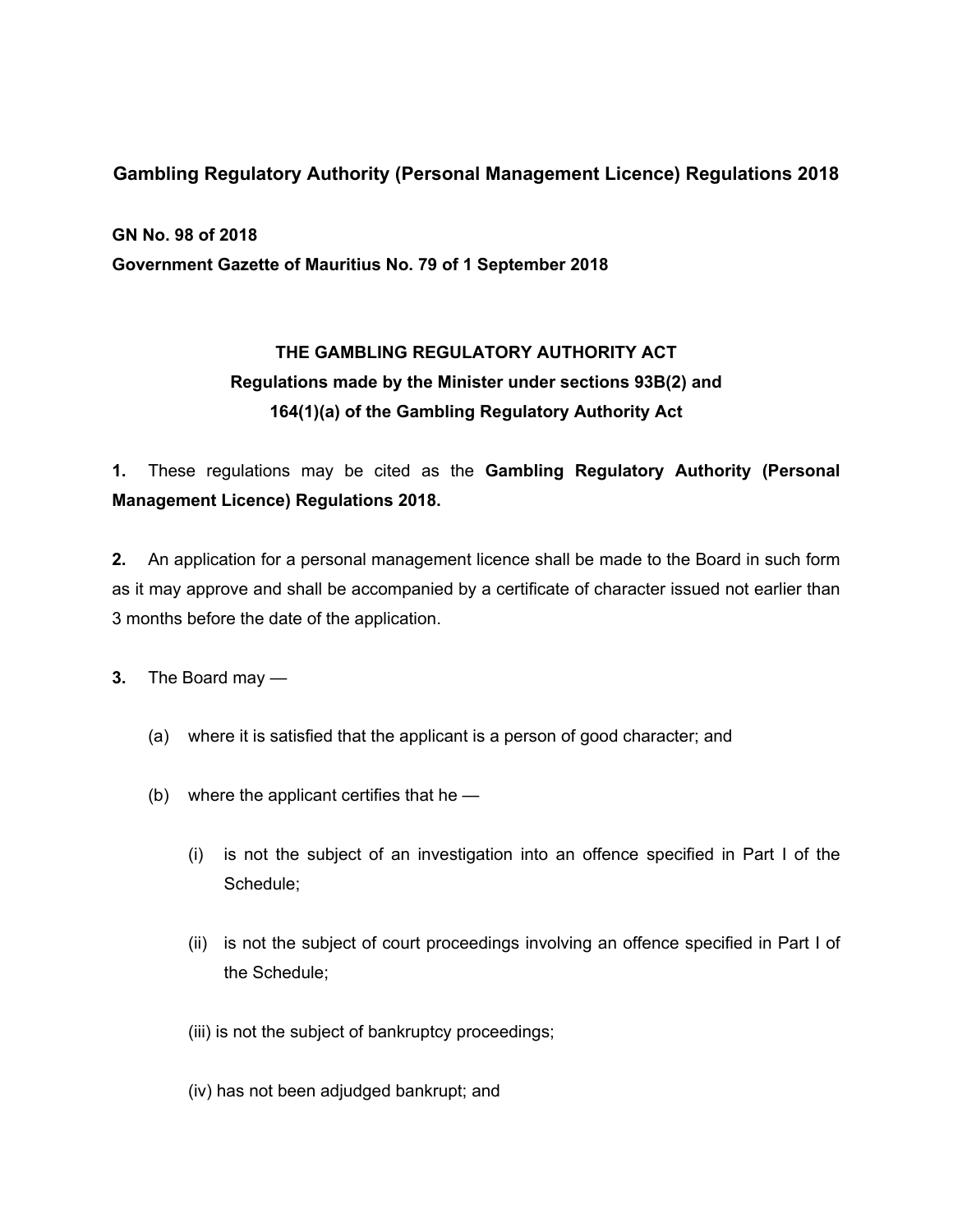(v) is not the object of any process, investigation or proceeding under customs or revenue laws,

on payment of the fee specified in Part II of the Schedule, issue a personal management licence on such conditions as may be specified in the licence.

- **4.** (1) A licence issued under regulation 3 shall be valid for 3 years from the date of issue.
	- (2) A licence issued under these regulations may be renewed
		- (a) not later than 45 days before its expiry;
		- (b) on payment of the fee specified in Part II of the Schedule; and
		- (c) in such manner as the Board may approve.

(3) Notwithstanding paragraph (2)(a), a licence may, on payment of the licence fee specified in Part II of the Schedule together with a penalty of 50 per cent of that licence fee, be renewed not later than 15 days before its expiry.

(4) A licence shall not be renewed after the period specified in paragraph (3).

**5.** (1) A licensee shall immediately notify the Board where he is convicted of a criminal offence or no longer meets any criteria specified in regulation 3(b).

(2) The Board may revoke a licence issued under these regulations where —

(a) it receives a notification under paragraph (1);

(b) becomes aware that —

(i) a licensee has been convicted of a criminal offence; or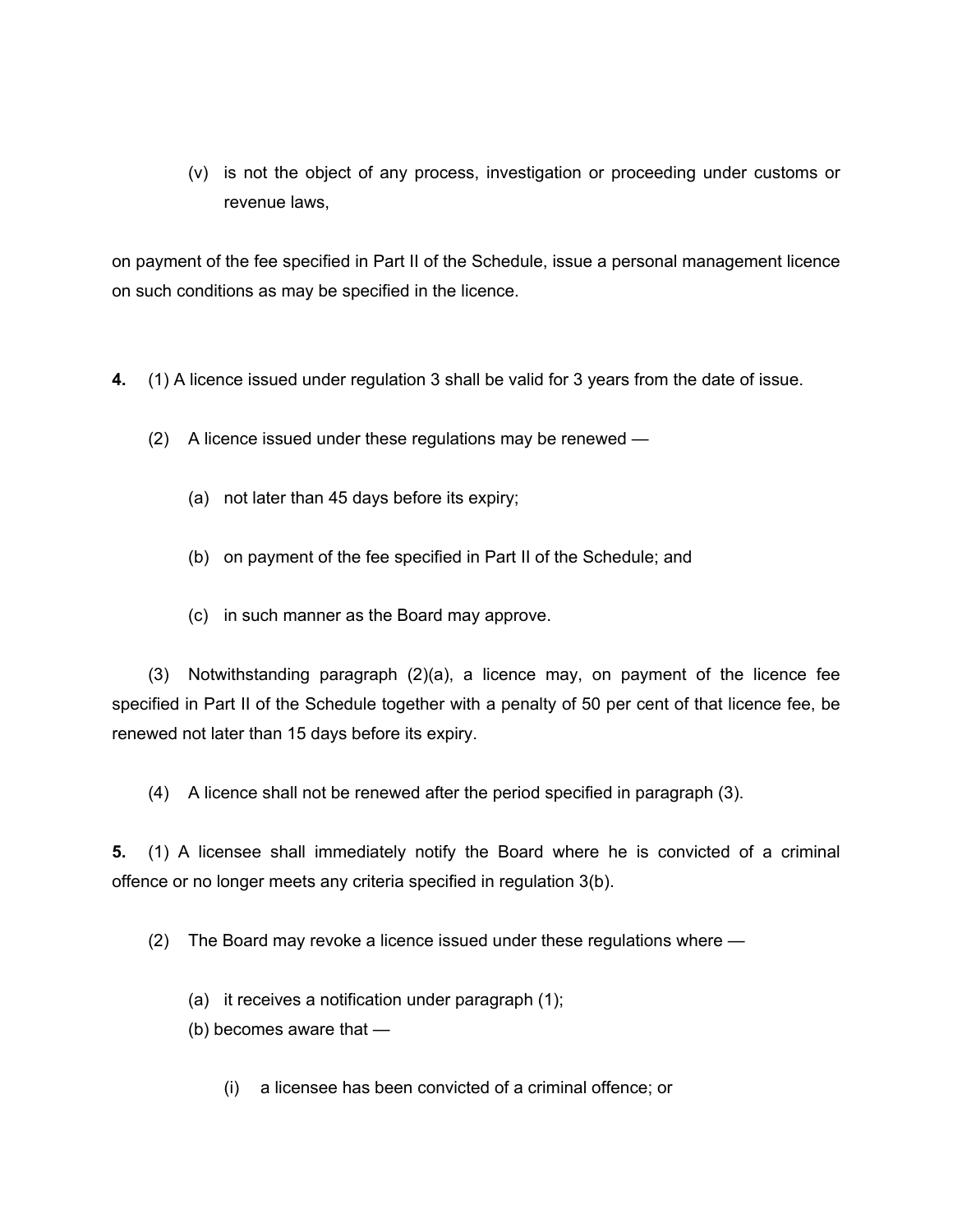- (ii) no longer meets any of the criteria specified in regulation 3(b); or
- (c) a licensee breaches any condition specified in the licence.

**6.** Any person who contravenes regulation 5(1) shall commit an offence and shall, on conviction, be liable to a fine not exceeding 50,000 rupees and to imprisonment for a term not exceeding 3 months.

Made by the Minister on 27 August 2018.

#### **SCHEDULE**

[Regulations 3 and  $4(2)(b)$  and  $(3)$ ]

### **PART I** - **OFFENCES**

- **1.** Murder
- **2.** Manslaughter
- **3.** Offences involving fraud and dishonesty
- **4.** Drug-related offences
- 5. Sexual offences